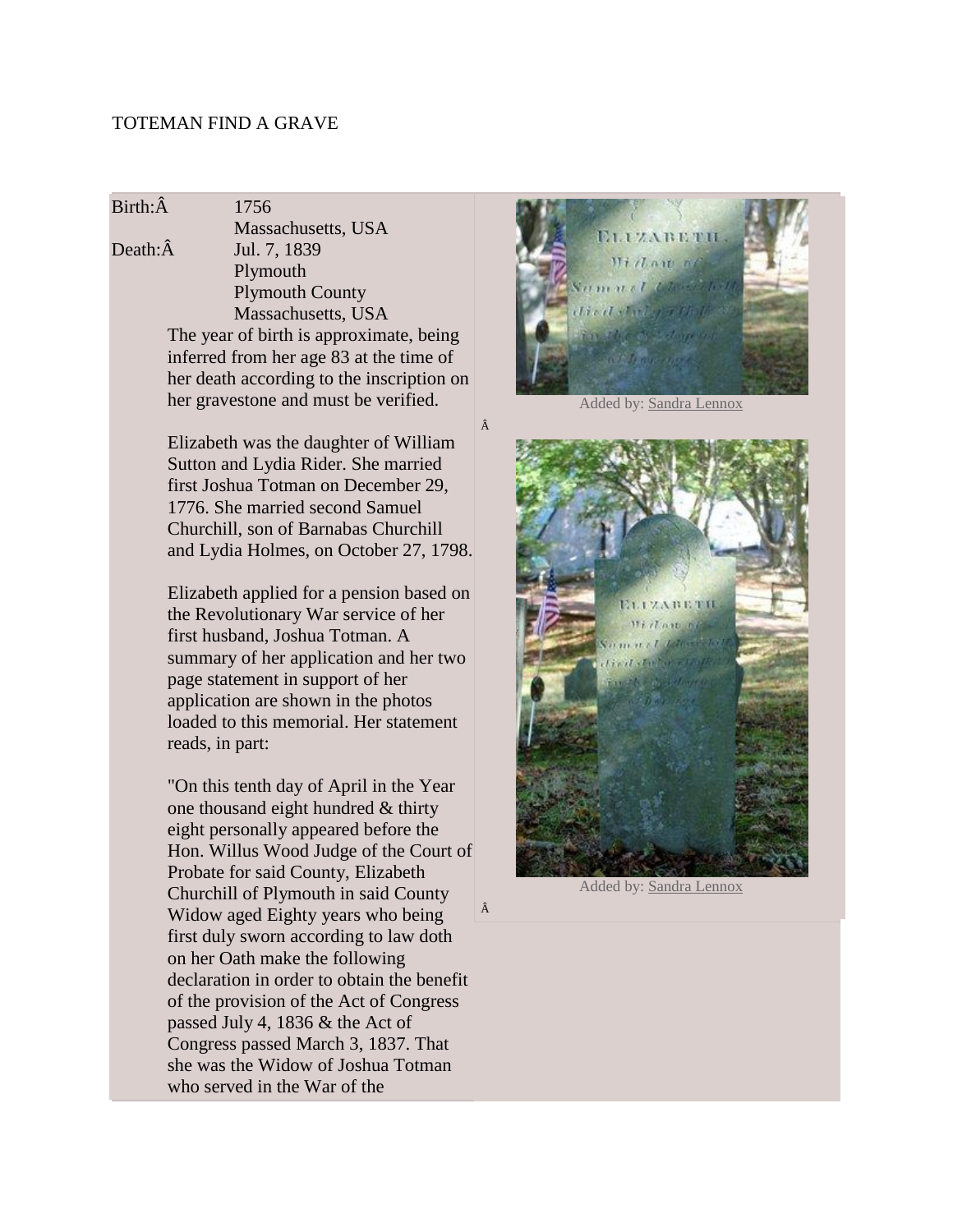## Revolution….

>"She further declared that she was married to the said Joshua Totman on the twenty ninth day of December Seventeen hundred & seventy six, that the said Joshua Totman was lost at Sea about the Year 1786 on his passage from Jamaica to some port in England and that she remained a widow until the twenty seventh day of October in the Year Seventeen hundred & ninety eight; that the said Samuel Churchill her second husband died on the fifteenth day of December in the Year one thousand eight hundred & ten and that she has remained a widow ever since the period last above named as will appear by reference to the proof hereto annexed."

The following statement was made in support of her application:

"I Solomon Davis of Plymouth … aged seventy seven years on oath do teestify that I was a soldier of the Revolution. I was well acquainted with Joshua Totman late of said Plymouth deceased from his youth. \* \* \* He married Elizabeth Sutton. I have always been acquainted with her & intimate with the family. After the close of the Revolution Mr. Totman went to Sea. \* \* \* I perfectly recollect that many years ago it was correctly reported & believed in this town & never doubted that the ship in which said Totman sailed was lost & that all perished. I cannot tell what year it was but after the expiration of one or two years his widow the said Elizabeth Sutton married one Samuel Churchill whom I also knew. He died about thirty years ago in Consumption. The said Elizabeth Sutton has remained a widow ever since that time never having been since married and I know her to be the

In reply to your request of. for a statement of the military history of Schedule Co In his (or his vides's) appli information as contained<br>size on file in this Bure **RESERVE BANK**  $(1225)$   $(9 - 5)$ Bitton Arras  $25$  $117778844.177920$ John Bailey The above moted to the only forder 1 m. Burn fassion engaged in.... with me Residence of soldier at enlistened, ... Sake of application for per Ula 1838, Har al Bunnderse at date of application, age at date of application, 22 p. **Wed Search Harts** of the point ? Oh, he was looked are on his istes back at association pass<br>up ada man blot 27, 1798, bu aire de Captant, and<br>direct Dec. 15, 1810 and to as more attains medicine ago Bespectfully. Added by: [Charlie Morgan](http://findagrave.com/cgi-bin/fg.cgi?page=mr&GSln=churchill&GSfn=elizabeth&GSbyrel=all&GSdyrel=all&GSst=21&GScntry=4&GSob=n&GRid=94727855&MRid=47142894&df=all&) Â Add a photo Request A Photo for this person Â There are 3 more photos not showing... [Click here to view all images...](http://findagrave.com/cgi-bin/fg.cgi?page=pv&GRid=94727855) Photos may be scaled. Click on image for full size.Leave flowers and a note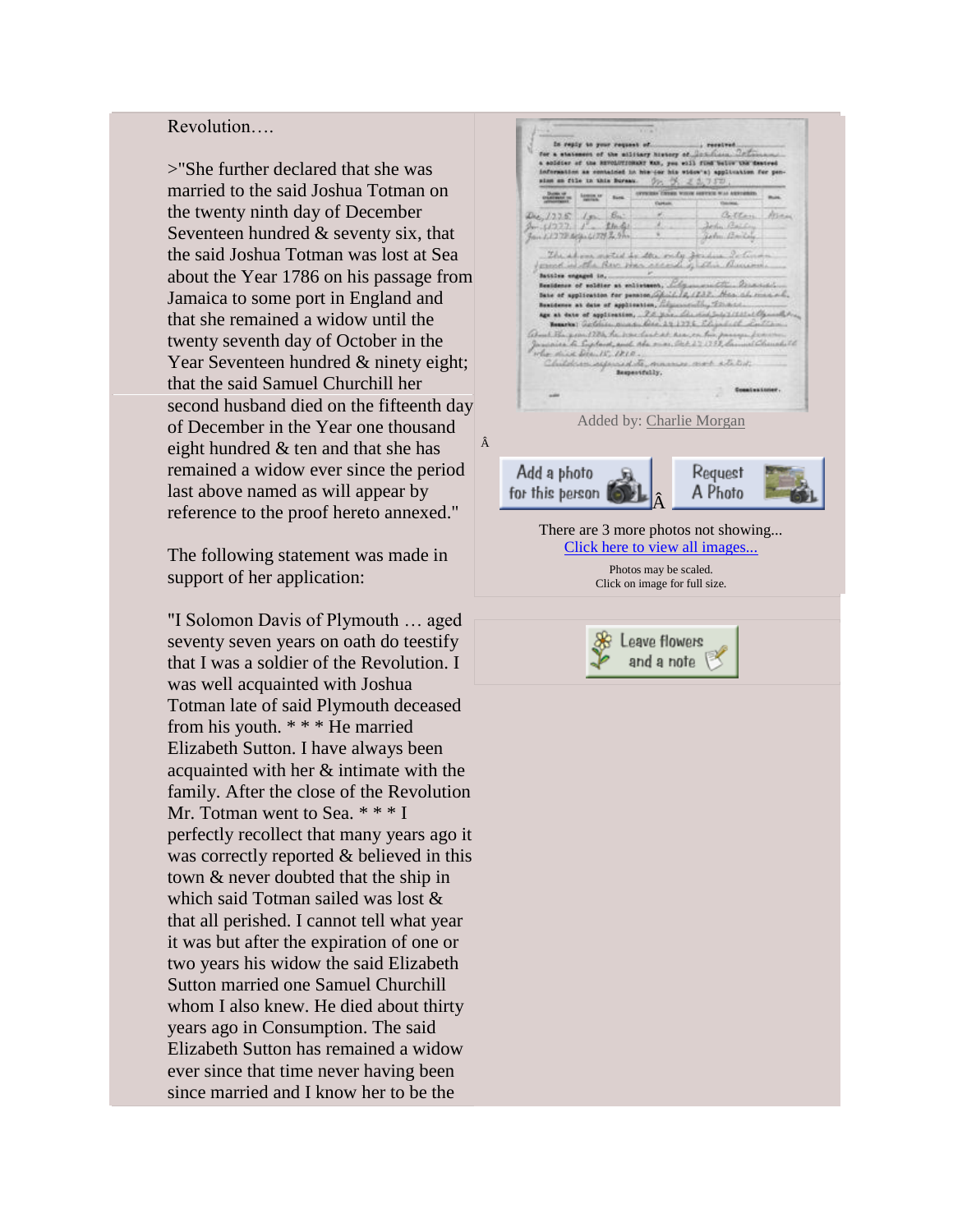same Elizabeth Sutton who married said Joshua Totman."

See Revolutionary War Pension File, Mass. Service: Totman, Joshua; Churchill, Elizabeth (Former widow); Number W.22750, 32 pages commencing with: [https://www.fold3.com/image/19396492](https://www.fold3.com/image/19396492/) [/](https://www.fold3.com/image/19396492/) for the entire pension file.

See also page 18 of *The Churchill Family in America*, Gardner Asaph Churchill and Nathaniel Wiley Churchill compilers, Rev. George M. Bodge, editor and associate compiler. Published by the family of Gardner A. Churchill.

Many thanks go to [Marcia Briggs](http://www.findagrave.com/cgi-bin/fg.cgi?page=mr&MRid=47831071) for having done the research that identified the relationship of this Elizabeth (Sutton) Totman to Samuel Churchill, the son of Barnabas Churchill and Lydia Holmes. In particular, she told me about Elizabeth's pension application - of which I had been completely unaware. She shared that information with me which, in turn, allowed me to record the correct information in this memorial. Sandy Lenox, the originator of this memorial, is not to be faulted in her origination of the memorial - I fell into the same traps as she did in originally identifying this Elizabeth as the wife of Samuel Churchill, son of Elizabeth (Churchill) Churchill and Josiah Churchill.

[Samuel Churchill \(1753 -](http://findagrave.com/cgi-bin/fg.cgi?page=gr&GRid=94727192) 1810)

Inscription:

ELIZABETH Widow of SAMUEL CHURCHILL, died July 7th 1839,